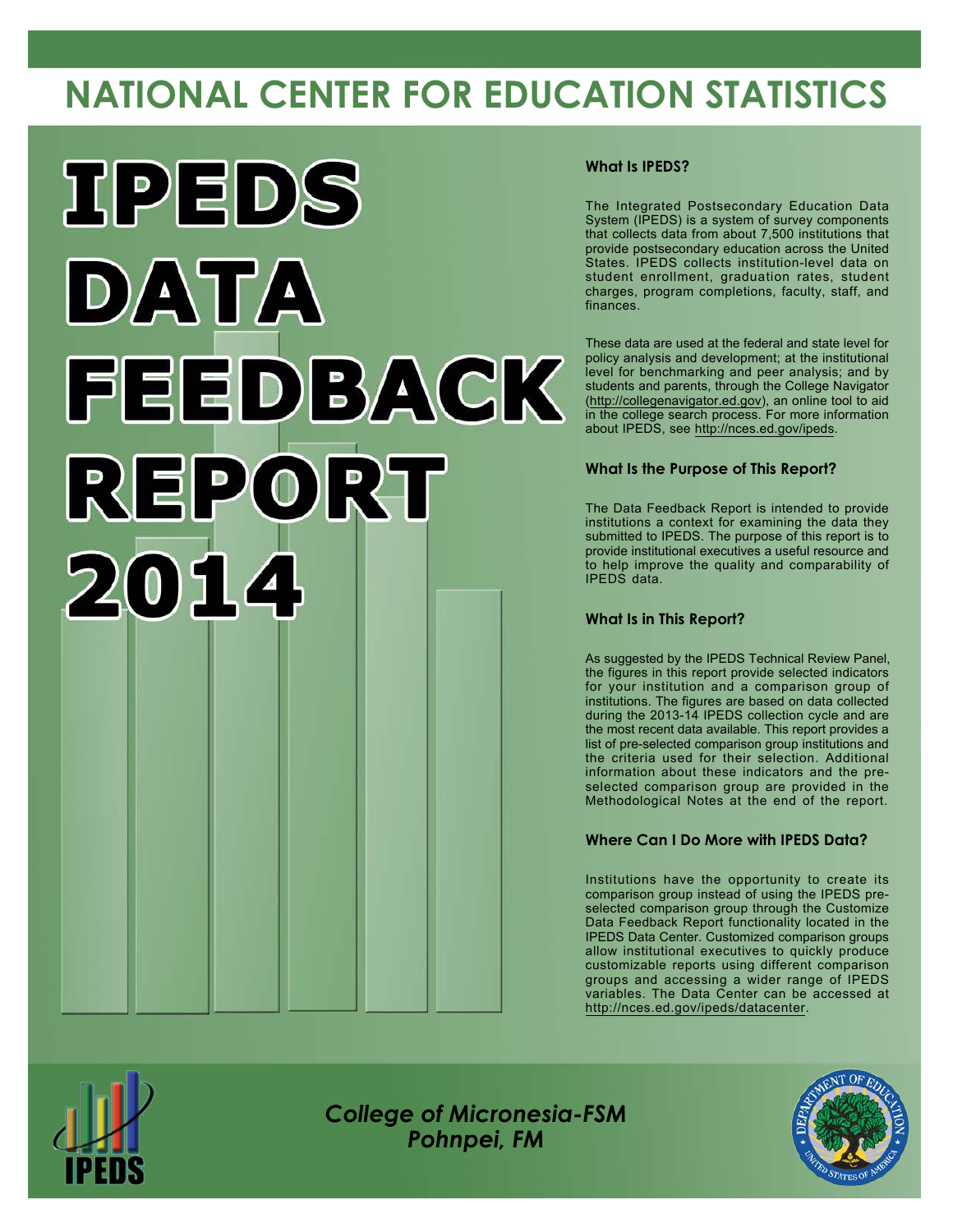### **COMPARISON GROUP**

Comparison group data are included to provide a context for interpreting your institution's statistics. If your institution did not define a Custom Comparison Group for this report by July 15, NCES selected a comparison group for you. (In this case, the characteristics used to define the comparison group appears below.) The Customize Data Feedback Report functionality on the IPEDS Data Center [\(http://nces.ed.gov/ipeds/datacenter/\)](http://nces.ed.gov/ipeds/datacenter/) can be used to reproduce the figures in this report using different peer groups.

The custom comparison group chosen by College of Micronesia-FSM includes the following 11 institutions:

- American Samoa Community College (Pago Pago, AS)
- College of the Marshall Islands (Majuro, MH)
- Guam Community College (Mangilao, GU)
- Hawaii Community College (Hilo, HI)
- Honolulu Community College (Honolulu, HI)
- Kapiolani Community College (Honolulu, HI)
- Kauai Community College (Lihue, HI)
- Northern Marianas College (Saipan, MP)
- Palau Community College (Koror, PW)
- University of Hawaii Maui College (Kahului, HI)
- Windward Community College (Kaneohe, HI)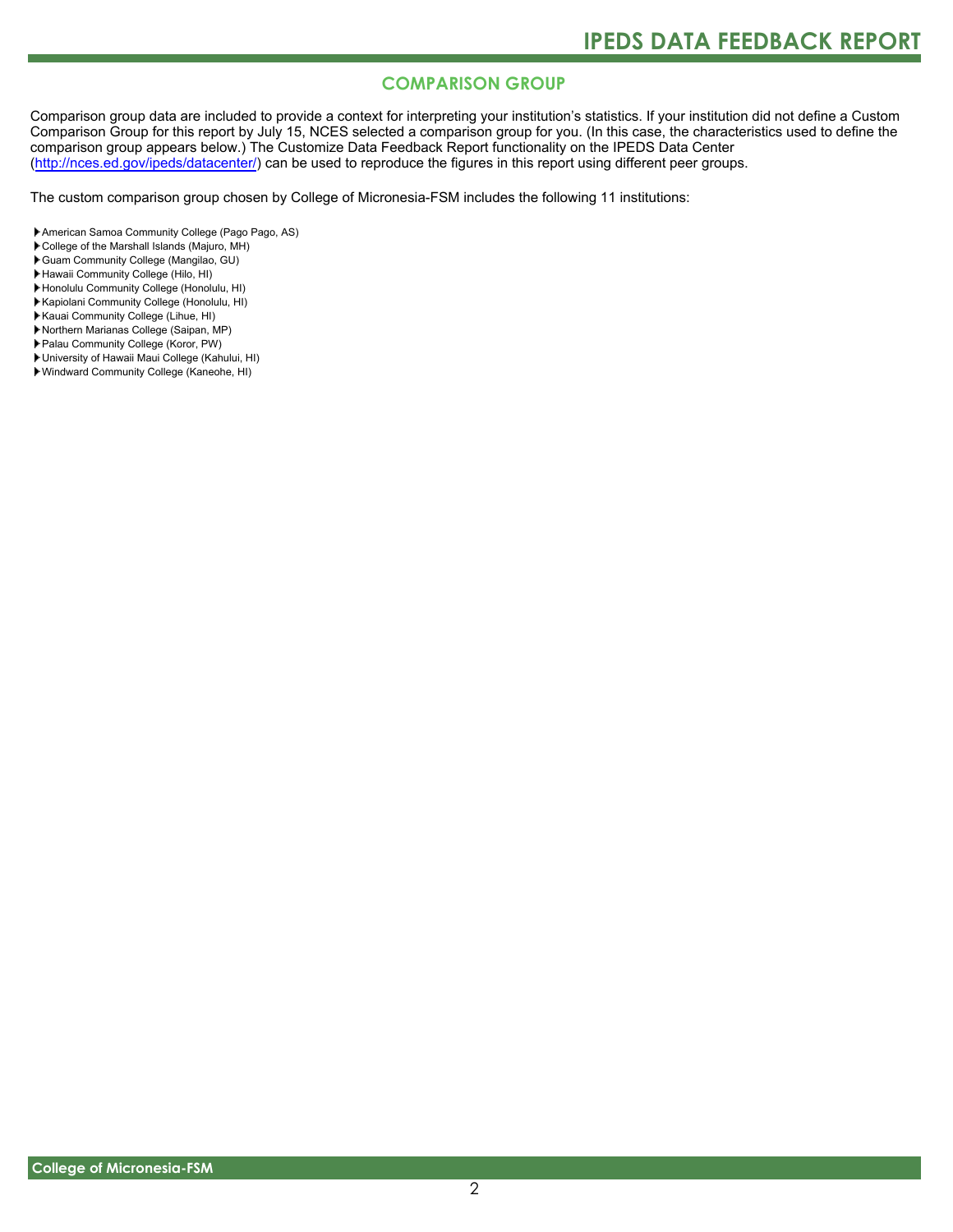



NOTE: For more information about disaggregation of data by race and ethnicity, see the Methodological Notes. Median values for the comparison group will not add to 100%. See "Use of Median Values for Comparison Group" for how median values are determined. N is the number of institutions in the comparison group. SOURCE: U.S. Department of Education, National Center for Education Statistics, Integrated Postsecondary Education Data System (IPEDS): Spring 2014, Fall Enrollment component.

#### **Figure 2. Unduplicated 12-month headcount (2012-13), total FTE enrollment (2012-13), and full- and part-time fall enrollment (Fall 2013)**

#### **Figure 3. Number of subbaccalaureate degrees and certificates awarded, by level: 2012-13**



NOTE: For details on calculating full-time equivalent (FTE) enrollment, see Calculating FTE in the Methodological Notes. N is the number of institutions in the comparison group. SOURCE: U.S. Department of Education, National Center for Education Statistics, Integrated Postsecondary Education Data System (IPEDS): Fall 2013, 12-month Enrollment component and Spring 2014, Fall Enrollment component.



NOTE: N is the number of institutions in the comparison group. SOURCE: U.S. Department of Education, National Center for Education Statistics, Integrated Postsecondary Education Data System (IPEDS): Fall 2013, Completions component.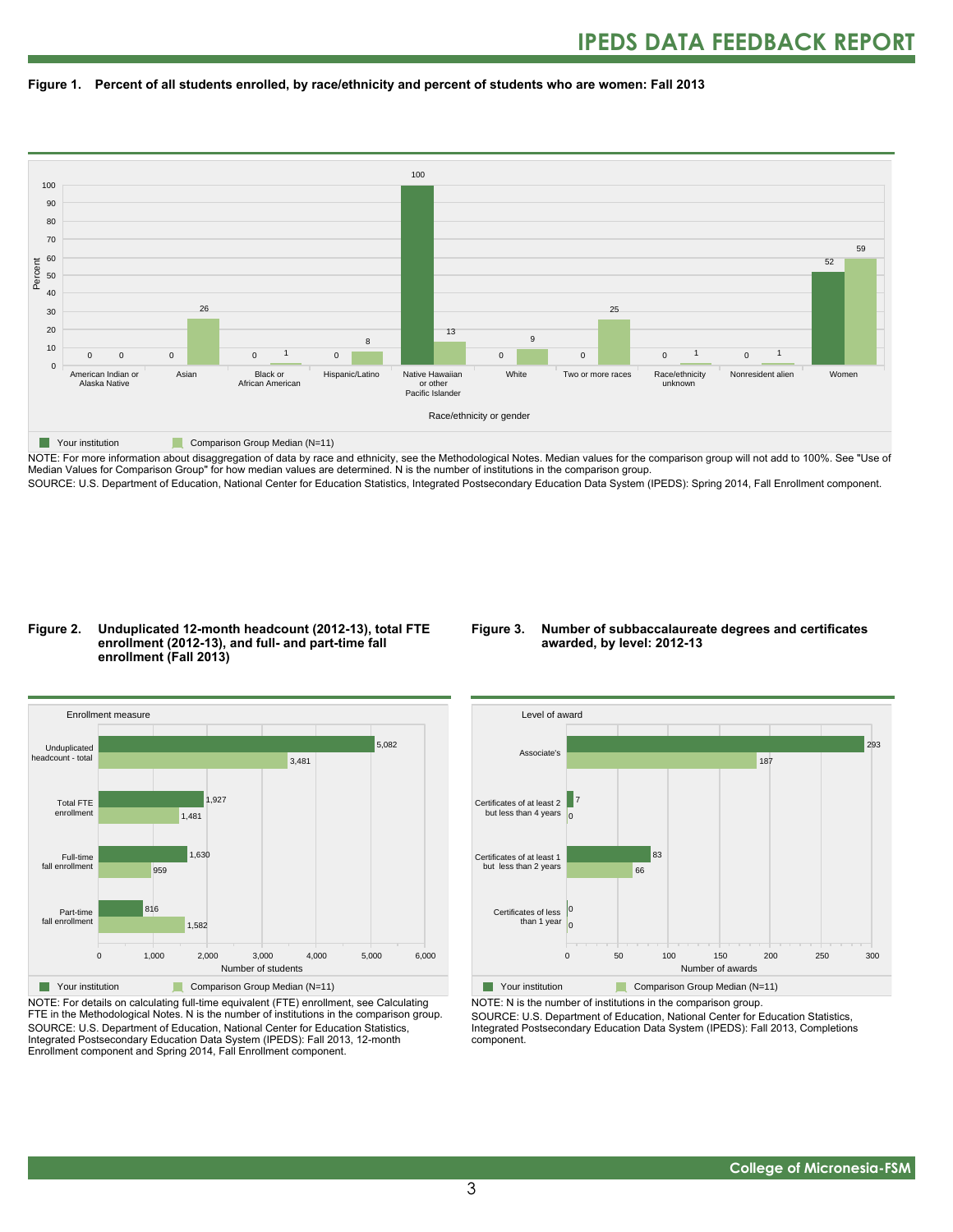## **IPEDS DATA FEEDBACK REPORT**

**Figure 4. Academic year tuition and required fees for full-time, first-time degree/certificate-seeking undergraduates: 2010-11 to 2013-14**



NOTE: The tuition and required fees shown here are the lowest reported from the categories of in-district, in-state, and out-of-state. N is the number of institutions in the comparison group.

SOURCE: U.S. Department of Education, National Center for Education Statistics, Integrated Postsecondary Education Data System (IPEDS): Fall 2013, Institutional Characteristics component.





NOTE: Average net price is for full-time, first-time degree/certificate-seeking undergraduate students and is generated by subtracting the average amount of federal, state/local government, and institutional grant and scholarship aid from the total cost of attendance. Total cost of attendance is the sum of published tuition and required fees, books and supplies, and the average room and board and other expenses. For details, see the Methodological Notes. N is the number of institutions in the comparison group. SOURCE: U.S. Department of Education, National Center for Education Statistics, Integrated Postsecondary Education Data System (IPEDS): Fall 2013, Institutional Characteristics component; Winter 2013-14, Student Financial Aid component.

**Figure 6. Percent of full-time, first-time degree/certificate-seeking undergraduate students who received grant or scholarship aid from the federal government, state/local government, or the institution, or loans, by type of aid: 2012-13**



NOTE: Any grant aid above includes grant or scholarship aid from the federal government, state/local government, or the institution. Federal grants includes Pell grants and other federal grants. Any loans includes federal loans and other loans to students. For details on how students are counted for financial aid reporting, see Cohort Determination in the Methodological Notes. N is the number of institutions in the comparison group. SOURCE: U.S. Department of Education, National Center for Education Statistics, Integrated Postsecondary Education Data System (IPEDS): Winter 2013-14, Student Financial Aid component.

#### **Figure 7. Average amounts of grant or scholarship aid from the federal government, state/local government, or the institution, or loans received, by full-time, first-time degree/certificate-seeking undergraduate students, by type of aid: 2012-13**



NOTE: Any grant aid above includes grant or scholarship aid from the federal government, state/local government, or the institution. Federal grants includes Pell grants and other federal grants. Any loans includes federal loans and other loans to students. Average amounts of aid were calculated by dividing the total aid awarded by the total number of recipients in each institution. N is the number of institutions in the comparison group. Medians are not reported for comparison groups with less than three values. SOURCE: U.S. Department of Education, National Center for Education Statistics, Integrated Postsecondary Education Data System (IPEDS): Winter 2013-14, Student Financial Aid component.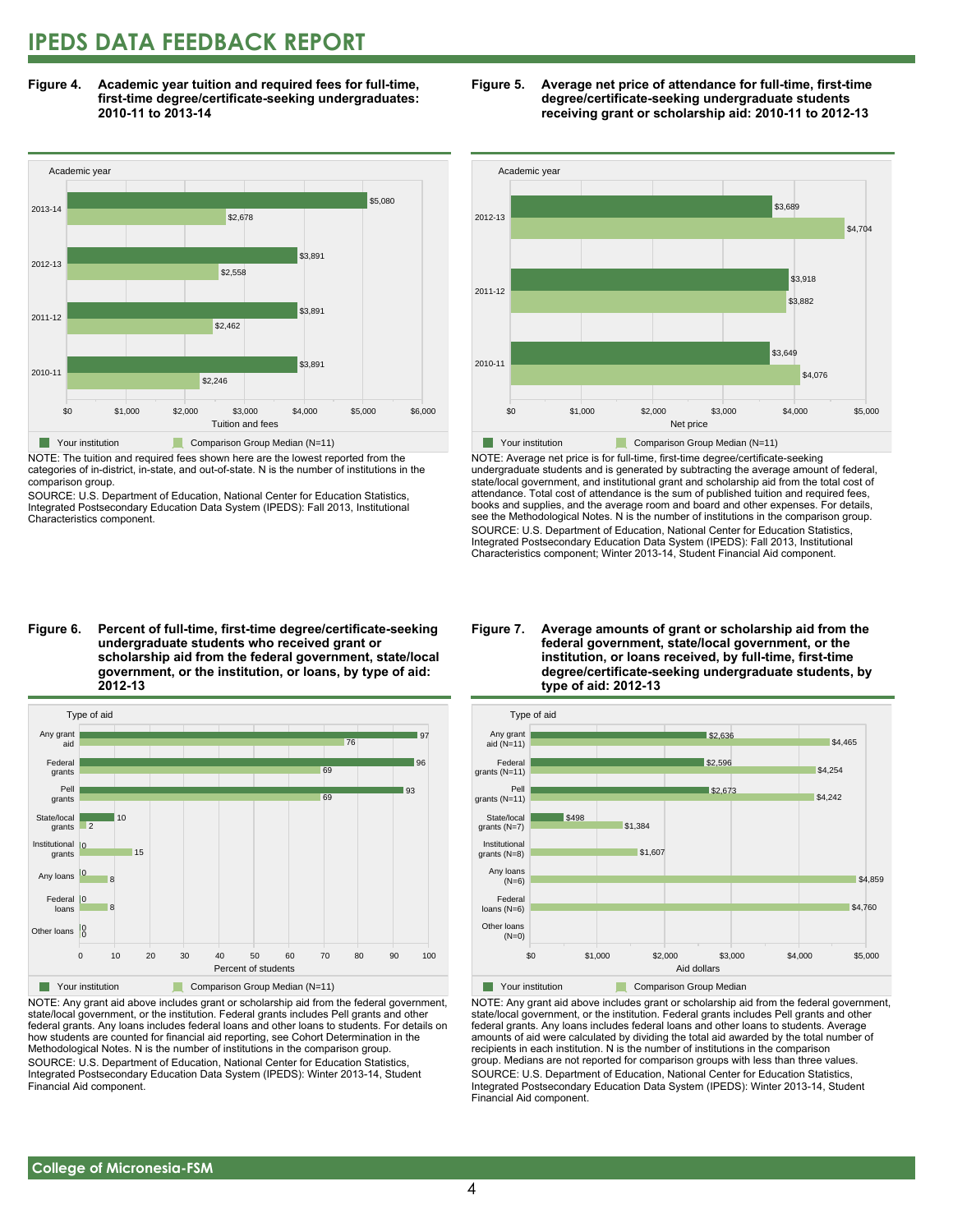## **IPEDS DATA FEEDBACK REPORT**

**Figure 8. Percent of all undergraduates receiving aid by type of aid: 2012-13**

Type of aid 0 10 20 30 40 50 60 70 80 90 100 Percent of students Federal loans Pell grants Any grant aid 9 0 49 89 53 95 Your institution **Comparison Group Median (N=11)** 

NOTE: Any grant aid above includes grant or scholarship aid from the federal government, state/local government, the institution, or other sources. Federal loans includes only federal loans to students. N is the number of institutions in the comparison group. SOURCE: U.S. Department of Education, National Center for Education Statistics, Integrated Postsecondary Education Data System (IPEDS): Winter 2013-14, Student Financial Aid component.

#### **Figure 9. Average amount of aid received by all undergraduates, by type of aid: 2012-13**



NOTE: Any grant aid above includes grant or scholarship aid from the federal government, state/local government, the institution, or other sources. Federal loans includes federal loans to students. Average amounts of aid were calculated by dividing the total aid awarded by the total number of recipients in each institution. N is the number of institutions in the comparison group.

SOURCE: U.S. Department of Education, National Center for Education Statistics, Integrated Postsecondary Education Data System (IPEDS): Winter 2013-14, Student Financial Aid component.

#### **Figure 10. Graduation rate and transfer-out rate (2010 cohort); graduation rate cohort as a percent of total entering students, and retention rates of first-time students (Fall 2013)**



NOTE: Graduation rate cohort includes all full-time, first-time degree/certificate-seeking undergraduate students. Entering class includes all students coming to the institution for the first time. Graduation and transfer-out rates are the Student Right-to-Know rates. Only institutions with a mission to prepare students to transfer are required to report transfers out. Retention rates are measured from the fall of first enrollment to the following fall. For details, see the Methodological Notes. N is the number of institutions in the comparison group.

SOURCE: U.S. Department of Education, National Center for Education Statistics, Integrated Postsecondary Education Data System (IPEDS): Winter 2013-14, Graduation Rates component and Spring 2014, Fall Enrollment component.

#### **Figure 11. Graduation rates of full-time, first-time degree/ certificate-seeking undergraduates within normal time, and 150% and 200% of normal time to completion: 2009 cohort**



NOTE: The 150% graduation rate is the Student Right-to-Know (SRK) rates; the Normal time and 200% rates are calculated using the same methodology. For details, see the Methodological Notes. N is the number of institutions in the comparison group. SOURCE: U.S. Department of Education, National Center for Education Statistics, Integrated Postsecondary Education Data System (IPEDS): Winter 2013-14, 200% Graduation Rates component.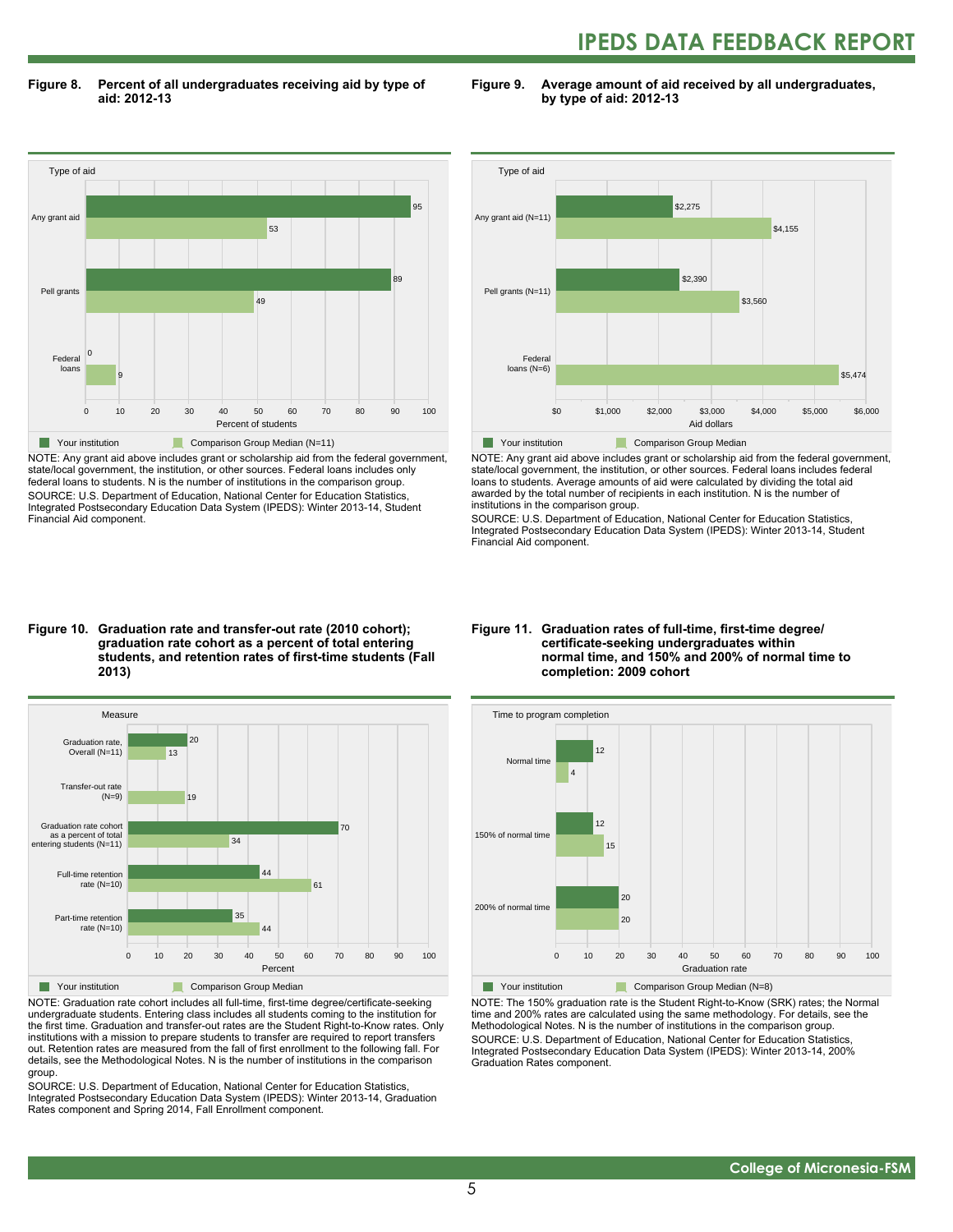## **IPEDS DATA FEEDBACK REPORT**

**Figure 12. Full-time equivalent staff, by occupational category: Fall 2013**



NOTE: Graduate assistants are not included. For calculation details, see the Methodological Notes. N is the number of institutions in the comparison group. SOURCE: U.S. Department of Education, National Center for Education Statistics, Integrated Postsecondary Education Data System (IPEDS): Spring 2014, Human Resources component.

#### **Figure 13. Average salaries of full-time instructional non-medical staff equated to 9-month contracts, by academic rank: Academic year 2013-14**



NOTE: Average salaries of full-time instructional non-medical staff equated to 9-month contracts was calculated by multiplying the average monthly salary by 9. The average monthly salary was calculated by dividing the total salary outlays by the total number of months covered by staff on 9, 10, 11 and 12-month contracts. Medians are not reported for comparison groups with less than three values.

SOURCE: U.S. Department of Education, National Center for Education Statistics, Integrated Postsecondary Education Data System (IPEDS): Spring 2014, Human Resources component.

#### **Figure 14. Percent distribution of core revenues, by source: Fiscal year 2013**



NOTE: The comparison group median is based on those members of the comparison group that report finance data using the same accounting standards as the comparison institution. For a detailed definition of core revenues, see the Methodological Notes. N is the number of institutions in the comparison group.

SOURCE: U.S. Department of Education, National Center for Education Statistics, Integrated Postsecondary Education Data System (IPEDS): Spring 2014, Finance component.

#### **Figure 15. Core expenses per FTE enrollment, by function: Fiscal year 2013**



NOTE: Expenses per full-time equivalent (FTE) enrollment, particularly instruction, may be inflated because finance data includes all core expenses while FTE reflects credit activity only. For details on calculating FTE enrollment and a detailed definition of core expenses, see the Methodological Notes. N is the number of institutions in the comparison group. SOURCE: U.S. Department of Education, National Center for Education Statistics, Integrated Postsecondary Education Data System (IPEDS): Fall 2013, 12-month Enrollment component and Spring 2014, Finance component.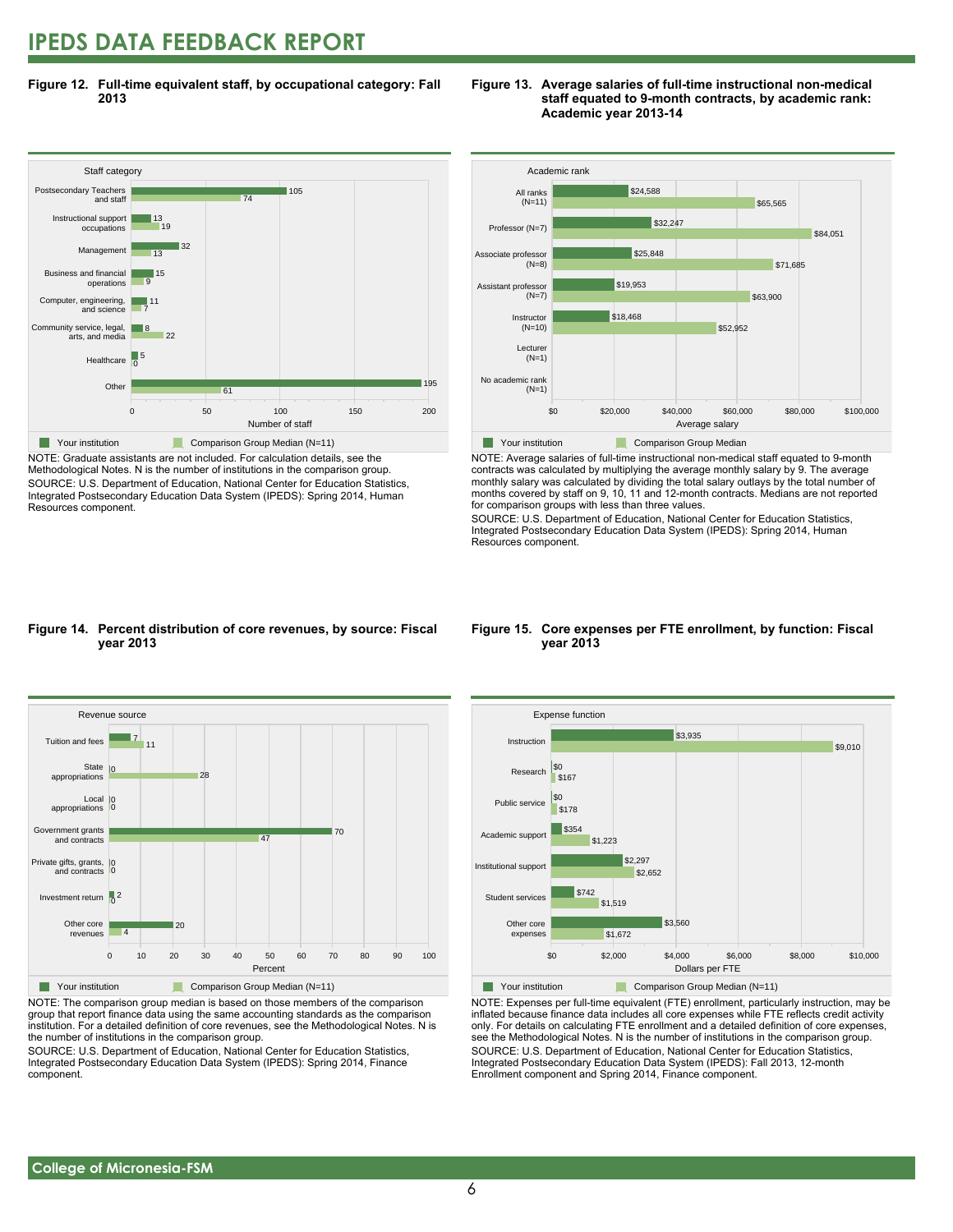### **METHODOLOGICAL NOTES**

#### **Overview**

This report is based on data supplied by institutions to IPEDS during the 2013-14 data collection year. Response rates exceeded 99% for most surveys. Detailed response tables are included in IPEDS First Look reports, which can be found at [http://nces.ed.gov/pubsearch/getpubcats.asp?sid=010.](http://nces.ed.gov/pubsearch/getpubcats.asp?sid=010)

#### **Use of Median Values for Comparison Group**

The value for the comparison institution is compared to the median value for the comparison group for each statistic included in the figure. If more than one statistic is presented in a figure, the median values are determined separately for each indicator or statistic. Medians are not reported for comparison groups with fewer than three values. Where percentage distributions are presented, median values may not add to 100%. The IPEDS Data Center provides access to all of the data used to create the figures included in this report.

#### **Missing Statistics**

If a statistic is not reported for your institution, the omission indicates that the statistic is not relevant to your institution and the data were not collected. Not all notes may be applicable to your report.

#### **Use of Imputed Data**

All IPEDS data are subject to imputation for total (institutional) and partial (item) nonresponse. If necessary, imputed values were used to prepare your report.

#### **Data Confidentiality**

IPEDS data are not collected under a pledge of confidentiality.

#### **Disaggregation of Data by Race/Ethnicity**

When applicable, some statistics are disaggregated by race/ethnicity. Data disaggregated by race/ethnicity have been reported using the 1997 Office of Management and Budget categories. Detailed information about the race/ethnicity categories can be found at <http://nces.ed.gov/ipeds/reic/resource.asp>.

#### **Cohort Determination for Reporting Student Financial Aid and Graduation Rates**

Student cohorts for reporting Student Financial Aid and Graduation Rates data are based on the reporting type of the institution. For institutions that report based on an academic year (those operating on standard academic terms), student counts and cohorts are based on fall term data. Student counts and cohorts for program reporters (those that do not operate on standard academic terms) are based on unduplicated counts of students enrolled during a full 12-month period.

#### **Description of Statistics Used in the Figures**

#### *Admissions and Test Score Data*

Admissions and test score data are presented only for institutions that do not have an open admission policy, and apply to first-time, degree/certificate-seeking undergraduate students only. Applicants include only those students who fulfilled all requirements for consideration for admission and who were notified of one of the following actions: admission, non-admission, placement on a wait list, or application withdrawn (by applicant or institution). Admitted applicants (admissions) include wait-listed students who were subsequently offered admission. Early decision, early action, and students who began studies during the summer prior to the fall reporting period are included. Institutions report test scores only if they are required for admission.

#### *Average Institutional Net Price*

Average net price is calculated for full-time, first-time degree/certificateseeking undergraduates who were awarded grant or scholarship aid from the federal government, state/local government, or the institution anytime during the full aid year. For public institutions, this includes only students who paid the in-state or in-district tuition rate. Other sources of grant aid are excluded. Average net price is generated by subtracting the average amount of federal, state/local government, and institutional grant and scholarship aid from the total cost of attendance. Total cost of attendance is the sum of published tuition and required fees, books and supplies, and the average room and board and other expenses.

For the purpose of the IPEDS reporting, aid received refers to financial aid that was awarded to, and accepted by, a student. This amount may differ from the aid amount that is disbursed to a student.

#### *Core Revenues*

Core revenues for public institutions reporting under GASB standards include tuition and fees; state and local appropriations; government grants and contracts; private gifts, grants, and contracts; sales and services of educational activities; investment income; other operating and nonoperating sources; and other revenues and additions (federal and capital appropriations and grants and additions to permanent endowments). Core revenues for private, not-for-profit institutions (and a small number of public institutions) reporting under FASB standards include tuition and fees; government appropriations (federal, state, and local); government grants and contracts; private gifts, grants, and contracts (including contributions from affiliated entities); investment return; sales and services of educational activities; and other sources. Core revenues for private, forprofit institutions reporting under FASB standards include tuition and fees; government appropriations, grants, and contracts (federal, state, and local); private grants and contracts; investment income; sales and services of educational activities; and other sources. At degree-granting institutions, core revenues exclude revenues from auxiliary enterprises (e.g., bookstores, dormitories), hospitals, and independent operations. Nondegree-granting institutions do no report revenue from auxiliary enterprises in a separate category. These amounts may be included in the core revenues from other sources.

#### *Core Expenses*

Core expenses include expenses for instruction, research, public service, academic support, institutional support, student services, scholarships and fellowships (net of discounts and allowances), and other expenses. Expenses for operation and maintenance of plant, depreciation, and interest are allocated to each of the other functions. Core expenses at degree-granting institutions exclude expenses for auxiliary enterprises (e.g., bookstores, dormitories), hospitals, and independent operations. Nondegree-granting institutions do not report expenses for auxiliary enterprises in a separate category. These amounts may be included in the core expenses as other expenses.